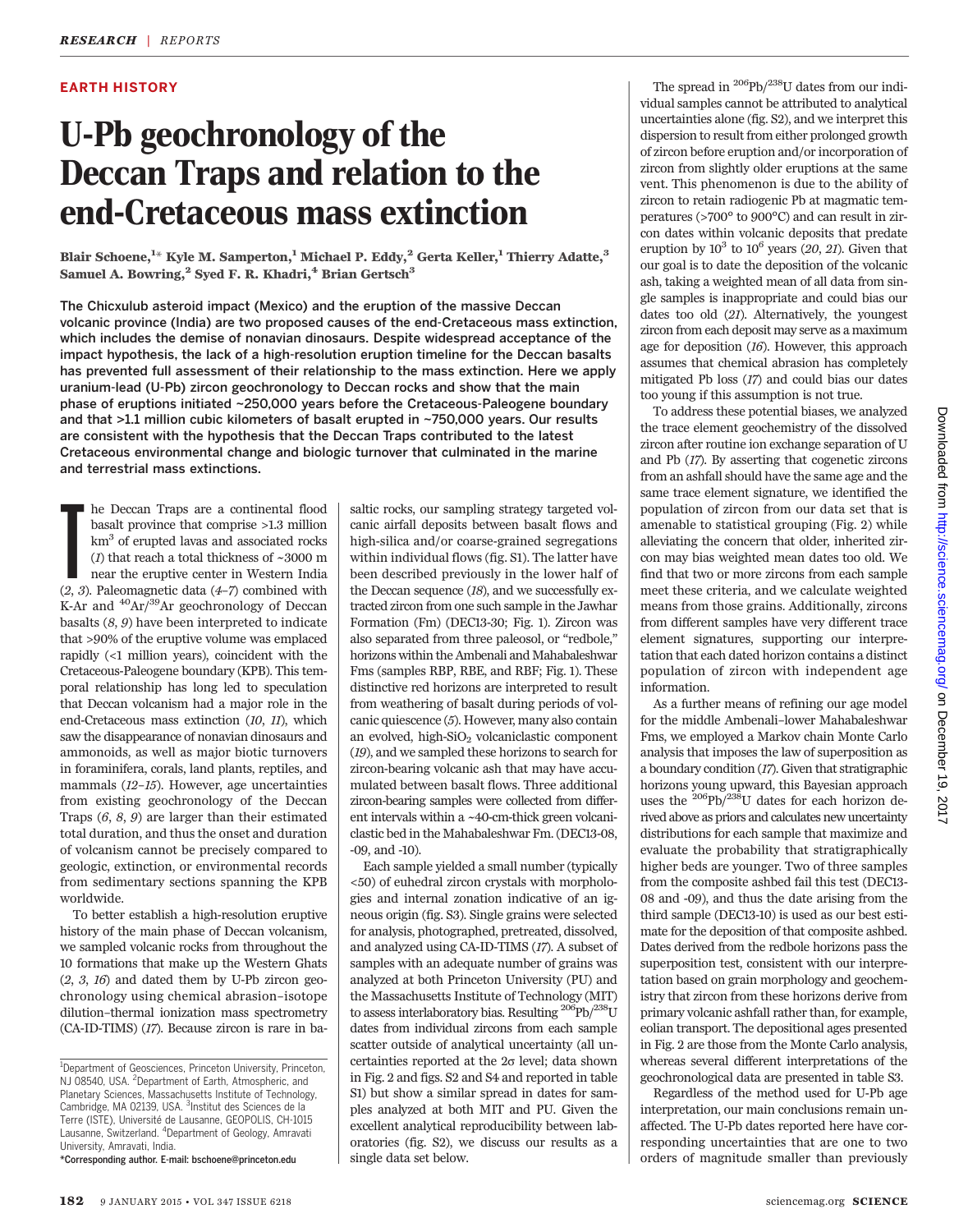published geochronology from the Deccan Traps and can thus resolve age differences between the base and top of the main eruptive phase. Using the dates from the lower- and upper-most samples (Fig. 1), we calculate a duration of  $753 \pm 38$ thousand years (ky) for an estimated 80 to 90% of the total eruptive volume of the Deccan Traps.

These data also calibrate the timing of magnetic polarity Chron 29r, which serves as a basis for global correlation of KPB sections. The C29r/ C29n reversal was previously identified within the lower Mahabaleshwar Fm (5), from which we collected samples RBP, RBE, and RBF. We use the <sup>206</sup>Pb/<sup>238</sup>U date of sample RBE of 65.552  $\pm$ 0.026/0.049/0.086 million years ago (Ma) ( $2\sigma$  uncertainties given here as internal only/with tracer calibration/with 238U decay constant) as our best estimate for the age of C29r/C29n reversal because it was sampled from between two basalts with transitional polarity (Fig. 1) (5). The basal age of C29r is constrained by sample DEC13-30, which was collected from a basaltic segregation vein within the Jawhar Fm near the base of the main Deccan phase and yielded a <sup>206</sup>Pb/<sup>238</sup>U date of  $66.288 \pm 0.027/0.047/0.085$  Ma. From the same outcrop, Chenet et al. (9) reported transitional magnetic polarity just tens of meters beneath lavas containing reverse polarity (C29r); from this transitional horizon they reported a K-Ar date of  $67.4 \pm 2.0$  Ma. Though their date was interpreted to represent the C30r/C30n or C31n/C30r transition, with a long hiatus in eruptions represented in that section (9), our U-Pb date from DEC13-30 is not consistent with a hiatus of that magnitude. A simpler interpretation is that the transitional polarity basalts represent the C30n/C29r transition. Thus, the age difference between DEC13-30 and RBE of 736  $\pm$ 37 ky is also the length of C29r. An independent estimate for the length of C29r from cyclostratigraphic analysis of marine Ocean Drilling Program (ODP) cores and the Zumaia section, Spain, yields durations of 713 to 725 ky (22), in good agreement with our calibration based on U-Pb geochronology.

Our results also have implications for the age of the KPB and associated mass extinction event, as several estimates for the duration of the Cretaceous portion of C29r of 300 to 340 ky have recently been published based on cyclostratigraphy of magnetically and biostratigraphically calibrated ODP sections (23). Using our date for the C30n/C29r reversal and the average cyclostratigraphic estimate yields an age for the KPB of  $65.968 \pm 0.085$  Ma (including systematic uncertainties), which agrees well with a recently reported KPB age of  $66.043 \pm 0.086$  Ma (also including full systematic uncertainties) from  $^{40}$ Ar/ $^{39}$ Ar geochronology on tephras that bracket the terrestrial KPB near Hells Creek, Montana (24). Determining an age for the KPB by backcalculation from our estimate for the C29r/C29n reversal is more problematic in that estimates for the Paleogene portion of C29r based on cyclostratigraphy of the Zumaia KPB section range from 206 to 398 ky (22, 25). Regardless, the combination of our geochronologic data with cy-

clostratigraphic estimates effectively rules out any age for the KPB younger than 65.740  $\pm$ 0.086 Ma.

Although the temporal relationship between large igneous provinces and mass extinctions is well established (26), the potential kill mechanisms remain a subject of debate. Models of proposed drivers focus on volcanically sourced  $CO<sub>2</sub>$ ,  $SO<sub>2</sub>$ , and halogens, which can cause global warming and/or cooling on different time scales (27); acid



Fig. 1. Geography and stratigraphy of the Deccan Traps. (A) Aerial extent of the Deccan Traps colored in red. (B) Shaded relief map of study area in the Western Ghats. Major cities are indicated by white squares. Approximate locations of sampling transects and samples are indicated by colored triangles; transects are named at the bottom of the figure. The color bar (top right) shows elevation in meters, highlighting the escarpment where the best exposures of Deccan lavas occur. (C) Schematic cross section of Deccan lavas, from Chenet et al. (4), showing general southerly dip and younging to the south. Sampling transects are indicated by colored triangles. Colors correspond to the formations named in (D). (D) Composite stratigraphic section of the Deccan Traps in the Western Ghats, with approximate formation thicknesses shown.The geologic time scale is on the left, with the gray area corresponding to the unknown location of the KPB within the Deccan Traps.The geomagnetic polarity time scale is shown, with relevant chrons labeled and polarity indicated by black, white, or gray. The duration of C29r is the difference between the ages of DEC13-30 and RBE. U-Pb ages are shown on the right and are color-coded for sample type: black, segregation vein in basalt; red, volcanic material from paleosol; green, volcanic ashbed. Colored triangles correspond to sampling transects shown in (B) and (C).The date for KPB from Renne et al. (24) includes full systematic uncertainties. U-Pb age uncertainties are  $2\sigma$  and include internal uncertainties only; ages with full systematic uncertainties are  $\sim\pm 0.085$  Ma. See text and table S3 for full uncertainty budget and Fig. 2 and table S1 for data.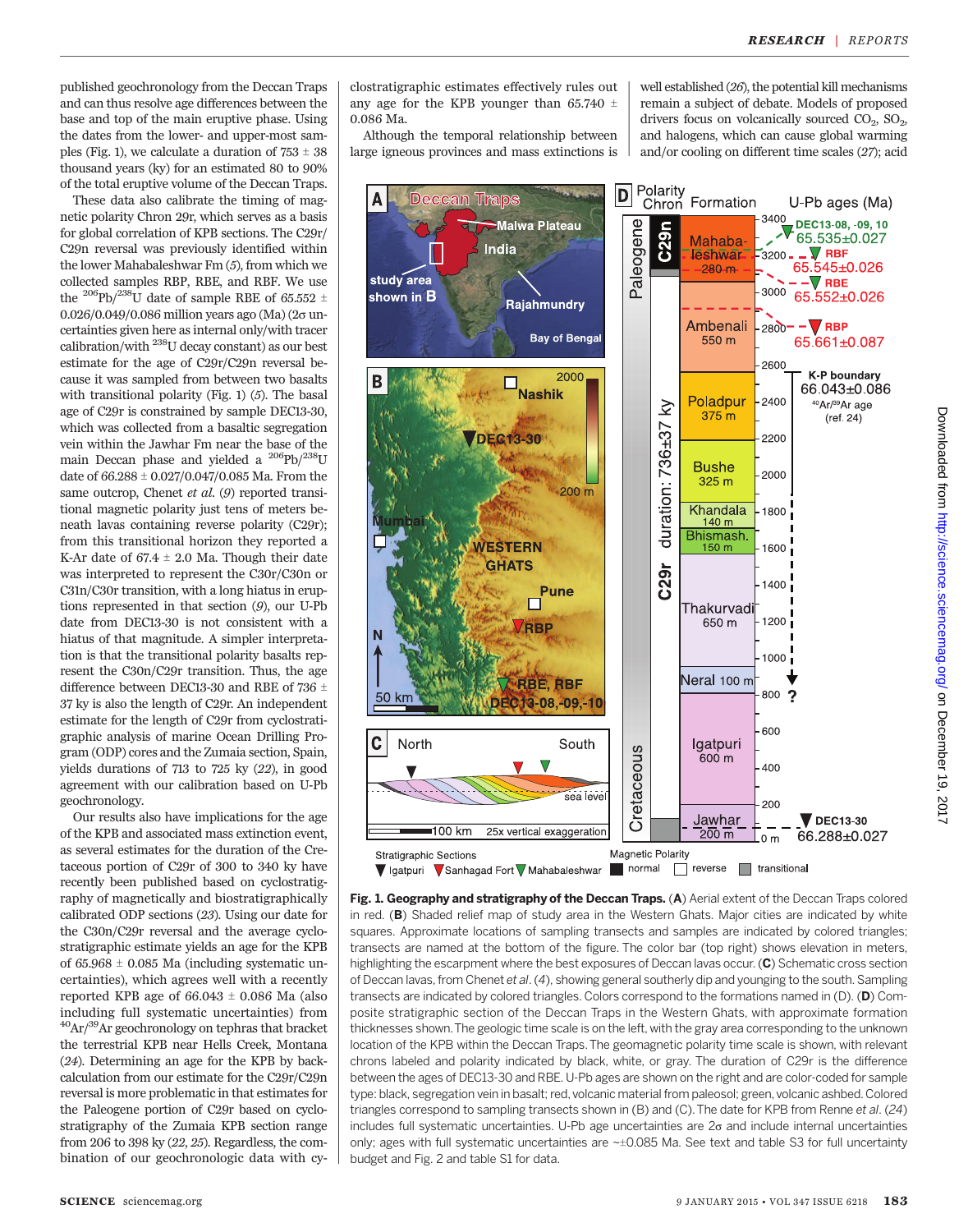

Fig. 2. U-Pb zircon CA-ID-TIMS geochronological data. (A) Rank order plot of U-Pb data presented in this study, color-coded by sample type in Fig. 1 and with sample name next to data. Sample locations are shown in Fig. 1. The vertical axis indicates  $^{206}$ Pb/ $^{238}$ U date, and rectangle height corresponds to  $2\sigma$ uncertainties for single-crystal zircon analyses, with internal uncertainties only. MITand PU indicate the laboratory used. Stratigraphic younging is shown from right to left. The horizontal gray band shows the date for KPB from Renne et al. (24). Small gray rectangles behind the data indicate the youngest zircons that were indicated to be cogenetic by comparing dates and geochemistry in (B),

from which weighted means were calculated. Dates indicated beneath sample names result from the Monte Carlo Markov chain simulation that uses weighted mean dates and imposes the law of superposition to arrive at our best estimates for the time of deposition of the dated horizons (17). Asterisks indicate zircon without trace element geochemistry. U-Pb data are given in table S1.  $(B)$ Lutetium/hafnium (Lu/Hf) ratios of the same volume of dated zircon, younging from right to left as in (A). Gray boxes indicate zircons determined to be cogenetic due to same age and geochemistry.The full geochemical data set is presented in table S2 and plotted in fig. S5.

rain and ozone reduction (28); and ocean acidification (29). Late Cretaceous records beginning near the C30n/C29r transition, and therefore near the onset of the main phase of Deccan volcanism, show a decrease in  $\delta^{18}O$  values of foraminifera (30) and morphological changes in fossil leaves (31) that are consistent with instabilities in global temperature. A two-stage decline in seawater  $\frac{187}{\text{Os}}$ / $\frac{188}{\text{Os}}$  values initiating at the C30n/C29r reversal was interpreted to record weathering of the Deccan Traps, predating a second decline in  $\frac{187}{OS}$ / $\frac{188}{OS}$  and a synchronous Ir spike that were attributed to the Chicxulub impact (32). Furthermore, biostratigraphic records show increased rates of biotic turnover in mammals, amphibians, land plants, and foraminifera through the Cretaceous portion of C29r preceding the peak extinction interval (12, 13, 15, 31, 33). Additional testing of the influence of the Deccan Traps on these records will require further determination of eruption tempos and hiatuses coupled with realistic estimates of volatile release from individual eruptive phases (34) that can be temporally linked to paleoenvironmental proxies. Our results are a critical part of this discussion as they are consistent with the hypothesis that environmental and ecological deterioration began with eruption of the Deccan Traps before the Chicxulub impact and the end-Cretaceous mass extinction. Therefore, both the Chicxulub impact and eruption of the Deccan Traps should be considered in any model for the extinction.

#### REFERENCES AND NOTES

- 1. A. E. Jay, M. Widdowson, J. Geol. Soc. London 165, 177–188 (2008).
- 2. S. Khadri, K. Subbarao, P. Hooper, J. Walsh, Geol. Soc. India Mem. 10, 281 (1988).
- 3. J. E. Beane, C. A. Turner, P. R. Hooper, K. V. Subbarao, J. N. Walsh, Bull. Volcanol. 48, 61–83 (1986).
- 4. A.-L. Chenet et al., J. Geophys. Res. 114, B06103 (2009). 5. A.-L. Chenet, F. Fluteau, V. Courtillot, M. Gérard, K. V. Subbarao,
- J. Geophys. Res. 113, B04101 (2008). 6. V. Courtillot et al., Earth Planet. Sci. Lett. 182, 137–156 (2000).
- 7. D. Vandamme, V. Courtillot, Phys. Earth Planet. Inter. 74, 241–261 (1992).
- 8. C. Hofmann, G. Féraud, V. Courtillot, Earth Planet. Sci. Lett. 180, 13–27 (2000).
- 9. A. Chenet, X. Quidelleur, F. Fluteau, V. Courtillot, S. Bajpai, Earth Planet. Sci. Lett. 263, 1–15 (2007).
- 10. V. Courtillot et al., Earth Planet. Sci. Lett. 80, 361–374 (1986). 11. G. Keller et al., Earth Planet. Sci. Lett. 341*–*344, 211–221
- (2012).
- 12. G. P. Wilson, Geol. Soc. Am. Spec. Pap. 503, 365 (2014).
- 13. N. Macleod et al., J. Geol. Soc. London 154, 265–292 (1997).
- 14. P. Schulte et al., Science 327, 1214–1218 (2010).
- 15. J. Punekar, P. Mateo, G. Keller, Geol. Soc. Am. Spec. Pap. 505, 91 (2014).
- 16. K. G. Cox, C. J. Hawkesworth, J. Petrol. 26, 355–377 (1985).
- 17. Materials and methods are available on Science Online. 18. N. R. Bondre, R. A. Duraiswami, G. Dole, Bull. Volcanol. 66,
- 29–45 (2004).
- 19. M. Widdowson, J. N. Walsh, K. V. Subbarao, Geol. Soc. London Spec. Publ. 120, 269-281 (1997).
- 20. J. I. Simon, P. R. Renne, R. Mundil, Earth Planet. Sci. Lett. 266, 182–194 (2008).
- 21. B. Schoene, J. Guex, A. Bartolini, U. Schaltegger, T. J. Blackburn, Geology 38, 387–390 (2010).
- 22. T. Westerhold et al., Palaeogeogr. Palaeoclimatol. Palaeoecol. 257, 377–403 (2008).
- 23. S. J. Batenburg et al., J. Geol. Soc. London 171, 165–180  $(2014)$
- 24. P. R. Renne et al., Science 339, 684–687 (2013).

25. F. J. Hilgen, K. F. Kuiper, L. J. Lourens, Earth Planet. Sci. Lett. 300, 139–151 (2010).

- 26. V. E. Courtillot, P. R. Renne, C. R. Geosci. 335, 113–140 (2003).
- 27. M. Mussard, G. Le Hir, F. Fluteau, V. Lefebvre, Y. Goddéris, Geol. Soc. Am. Spec. Pap. 505, 339 (2014).
- 28. B. A. Black, J.-F. Lamarque, C. A. Shields, L. T. Elkins-Tanton, J. T. Kiehl, Geology 42, 67–70 (2014).
- 29. R. A. Feely et al., Science 305, 362–366 (2004).
- 30. L. Li, G. Keller, Geology 26, 995–998 (1998).
- 31. P. Wilf, K. R. Johnson, B. T. Huber, Proc. Natl. Acad. Sci. U.S.A. 100, 599–604 (2003).
- 32. N. Robinson, G. Ravizza, R. Coccioni, B. Peucker-Ehrenbrink, R. Norris, Earth Planet. Sci. Lett. 281, 159–168 (2009).
- 33. G. P. Wilson, D. G. DeMar, G. Carter, Geol. Soc. Am. Spec. Pap. 503, 271 (2014).
- 34. S. Self, S. Blake, K. Sharma, M. Widdowson, S. Sephton, Science 319, 1654-1657 (2008).

#### ACKNOWLEDGMENTS

This work was supported by the Department of Geosciences Scott Fund at Princeton University and the U.S. NSF through the Continental Dynamics Program, Sedimentary Geology and Paleobiology Program, and the Office of International Science and Engineering's India Program under grants EAR-0447171 and EAR-1026271 to G.K. P. Kemeny assisted with fieldwork and sample collection; A. Chen assisted with sample processing. MIT's analytical work was supported by the Robert Shrock chair. All data associated with this work can be found in the supplementary materials (17).

#### SUPPLEMENTARY MATERIALS

www.sciencemag.org/content/347/6218/182/suppl/DC1 Materials and Methods Figs. S1 to S5 Tables S1 to S3 References (35–108)

9 October 2014; accepted 26 November 2014 Published online 11 December 2014; 10.1126/science.aaa0118